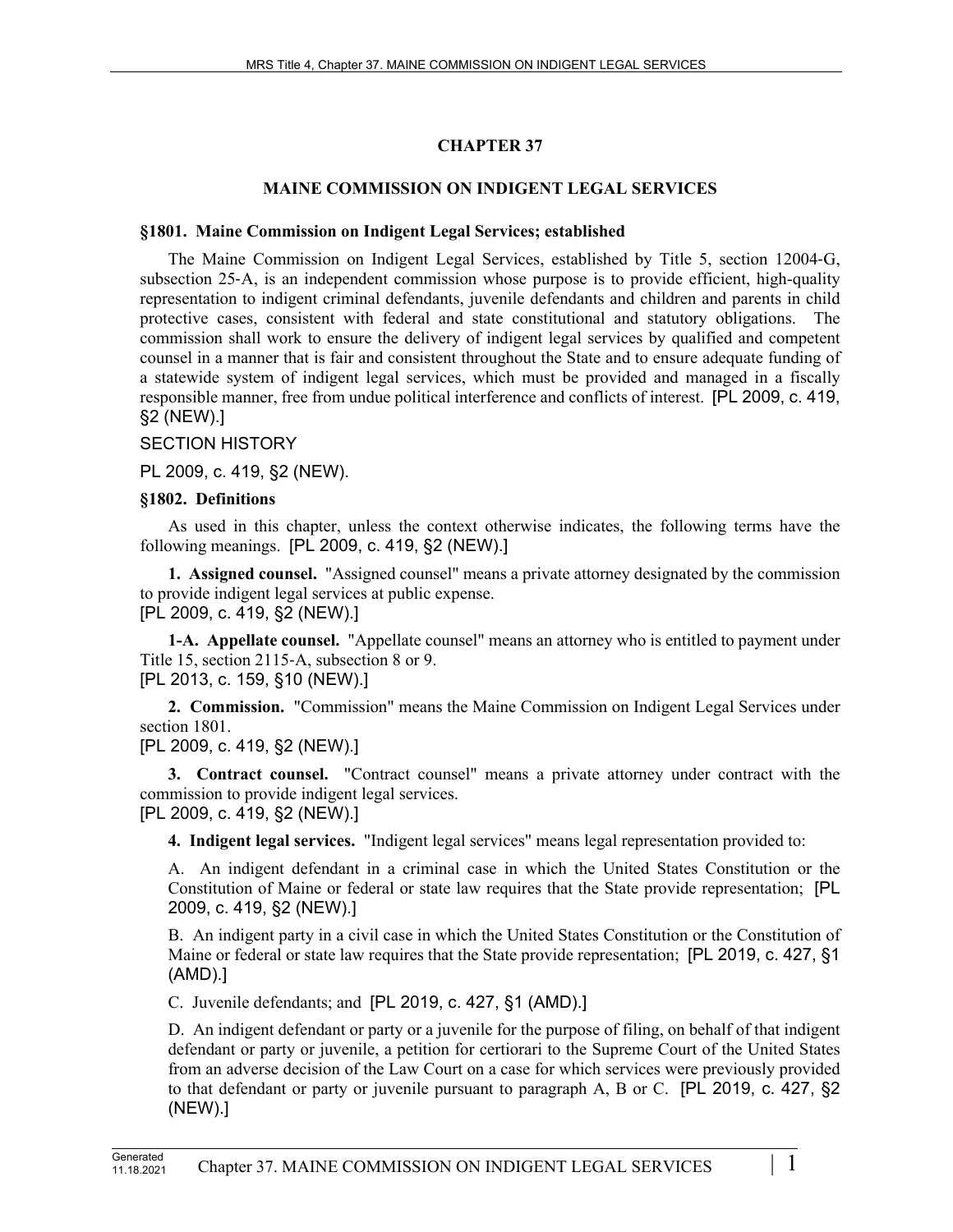"Indigent legal services" does not include the services of a guardian ad litem appointed pursuant to Title 22, section 4105, subsection 1.

[PL 2019, c. 427, §§1, 2 (AMD).]

#### SECTION HISTORY

PL 2009, c. 419, §2 (NEW). PL 2013, c. 159, §10 (AMD). PL 2019, c. 427, §§1, 2 (AMD).

#### **§1803. Commission structure**

**1. Members; appointment; chair.** The commission consists of 9 members appointed by the Governor and subject to review by the joint standing committee of the Legislature having jurisdiction over judiciary matters and confirmation by the Legislature. The Governor shall designate one member to serve as chair of the commission. The membership consists of the following:

A. One member from a list of qualified potential appointees, provided by the President of the Senate; [PL 2017, c. 430, §1 (NEW).]

B. One member from a list of qualified potential appointees, provided by the Speaker of the House of Representatives; [PL 2017, c. 430, §1 (NEW).]

C. Three members from a list of qualified potential appointees, provided by the Chief Justice of the Supreme Judicial Court; [PL 2017, c. 430, §1 (NEW).]

D. One member with experience in administration and finance; [PL 2017, c. 430, §1 (NEW).]

E. One member with experience providing representation in child protection proceedings; [PL 2017, c. 430, §1 (NEW).]

F. One member from a list of qualified potential appointees who are attorneys engaged in the active practice of law and provide indigent legal services, provided by the president of the Maine State Bar Association. This member is a nonvoting member of the commission; and [PL 2017, c. 430, §1 (NEW).]

G. One member from a list of qualified potential appointees who are attorneys engaged in the active practice of law and provide indigent legal services, provided by the president of a statewide organization, other than the Maine State Bar Association, that represents criminal defense attorneys. This member is a nonvoting member of the commission. [PL 2017, c. 430, §1 (NEW).]

In determining the appointments and recommendations under this subsection, the Governor, the President of the Senate, the Speaker of the House of Representatives, the Chief Justice of the Supreme Judicial Court, the president of the Maine State Bar Association and the president of the statewide organization that represents criminal defense attorneys shall consider input from individuals and organizations with an interest in the delivery of indigent legal services. Recommendations provided by the president of the Maine State Bar Association and the president of the statewide organization representing criminal defense attorneys must consist of attorneys providing indigent legal services as a majority of their law practices.

[PL 2017, c. 430, §1 (RPR).]

**2. Qualifications.** Individuals appointed to the commission must have demonstrated a commitment to quality representation for persons who are indigent and have the knowledge required to ensure that quality of representation is provided in each area of law. No more than 7 members may be attorneys engaged in the active practice of law. A person who is a sitting judge, prosecutor or law enforcement official, or an employee of such a person, may not be appointed to the commission. A voting member and the immediate family members living in the same household as the member may not receive compensation from the commission, other than that authorized in Title 5, section 12004–G, subsection 25-A, while the member is serving on the commission.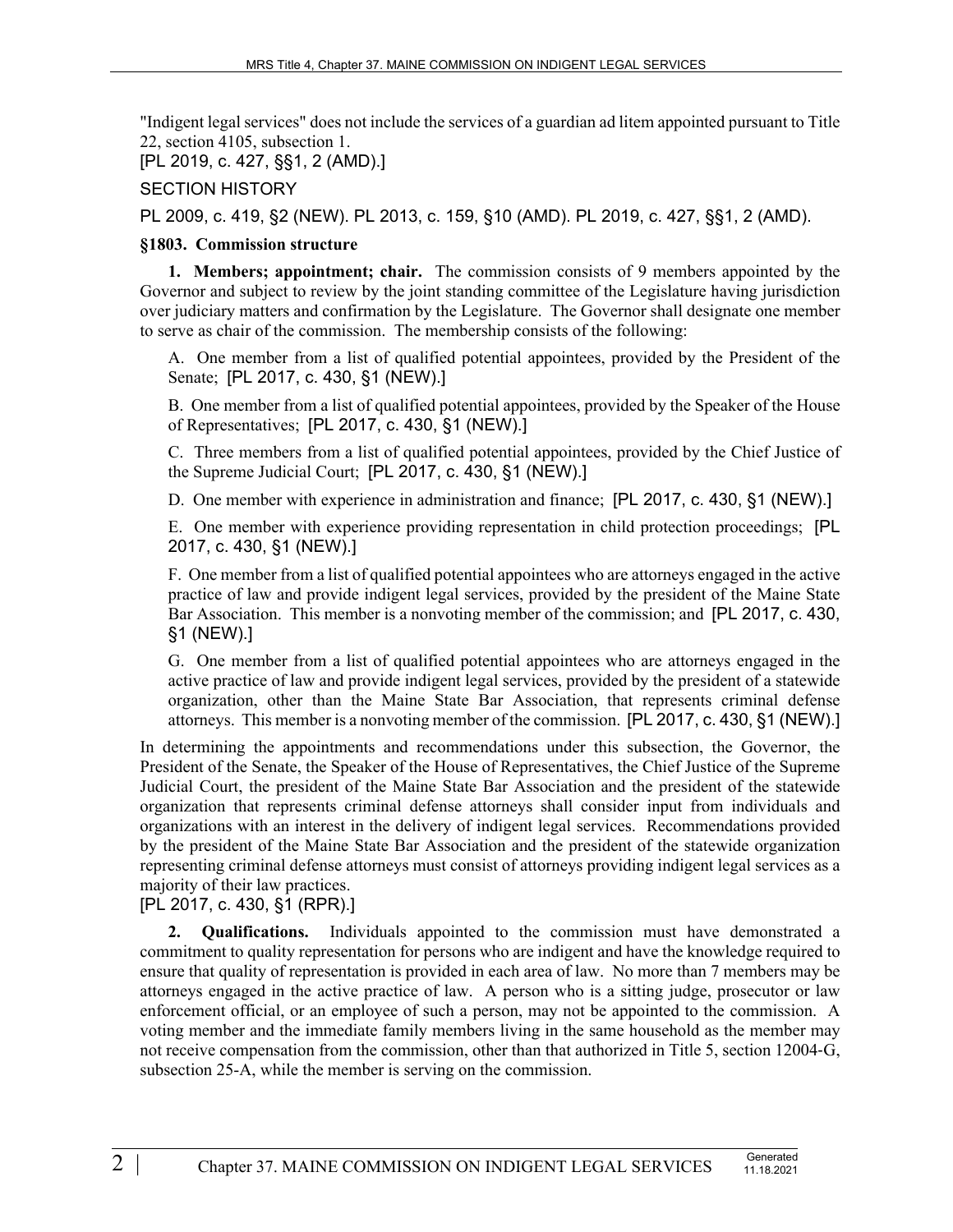The limitations on members receiving compensation from the commission do not apply to any member serving on the commission as of April 1, 2018 for the duration of the member's term. [PL 2017, c. 430, §2 (AMD).]

**3. Terms.** Members of the commission are appointed for terms of 3 years each, except that of those first appointed the Governor shall designate 2 whose terms are only one year, 2 whose terms are only 2 years and one whose term is 3 years. A member may not serve more than 2 consecutive 3-year terms plus any initial term of less than 3 years.

A member of the commission appointed to fill a vacancy occurring otherwise than by expiration of term is appointed only for the unexpired term of the member succeeded.

## [PL 2009, c. 419, §2 (NEW).]

**4. Quorum.** A quorum is a majority of the current voting members of the commission . A vacancy in the commission does not impair the power of the remaining members to exercise all the powers of the commission.

[PL 2017, c. 430, §2 (AMD).]

**5. Compensation.** Each member of the commission is eligible to be compensated as provided in Title 5, chapter 379.

[PL 2009, c. 419, §2 (NEW).]

## SECTION HISTORY

PL 2009, c. 419, §2 (NEW). PL 2017, c. 430, §§1, 2 (AMD).

## **§1804. Commission responsibilities**

**1. Executive director.** The commission shall hire an executive director. The executive director must have experience in the legal field, including, but not limited to, the provision of indigent legal services.

# [PL 2009, c. 419, §2 (NEW).]

**2. Standards.** The commission shall develop standards governing the delivery of indigent legal services, including:

A. Standards governing eligibility for indigent legal services. The eligibility standards must take into account the possibility of a defendant's or civil party's ability to make periodic installment payments toward counsel fees; [PL 2017, c. 284, Pt. UUUU, §1 (AMD).]

B. Standards prescribing minimum experience, training and other qualifications for contract counsel and assigned counsel; [PL 2009, c. 419, §2 (NEW).]

C. Standards for assigned counsel and contract counsel case loads; [PL 2009, c. 419, §2 (NEW).]

D. Standards for the evaluation of assigned counsel and contract counsel. The commission shall review the standards developed pursuant to this paragraph every 5 years or upon the earlier recommendation of the executive director; [PL 2017, c. 284, Pt. UUUU, §2 (AMD).]

E. Standards for independent, quality and efficient representation of clients whose cases present conflicts of interest; [PL 2009, c. 419, §2 (NEW).]

F. Standards for the reimbursement of expenses incurred by assigned counsel and contract counsel; and [PL 2009, c. 419, §2 (NEW).]

G. Other standards considered necessary and appropriate to ensure the delivery of adequate indigent legal services. [PL 2009, c. 419, §2 (NEW).]

[PL 2017, c. 284, Pt. UUUU, §§1, 2 (AMD).]

**3. Duties.** The commission shall: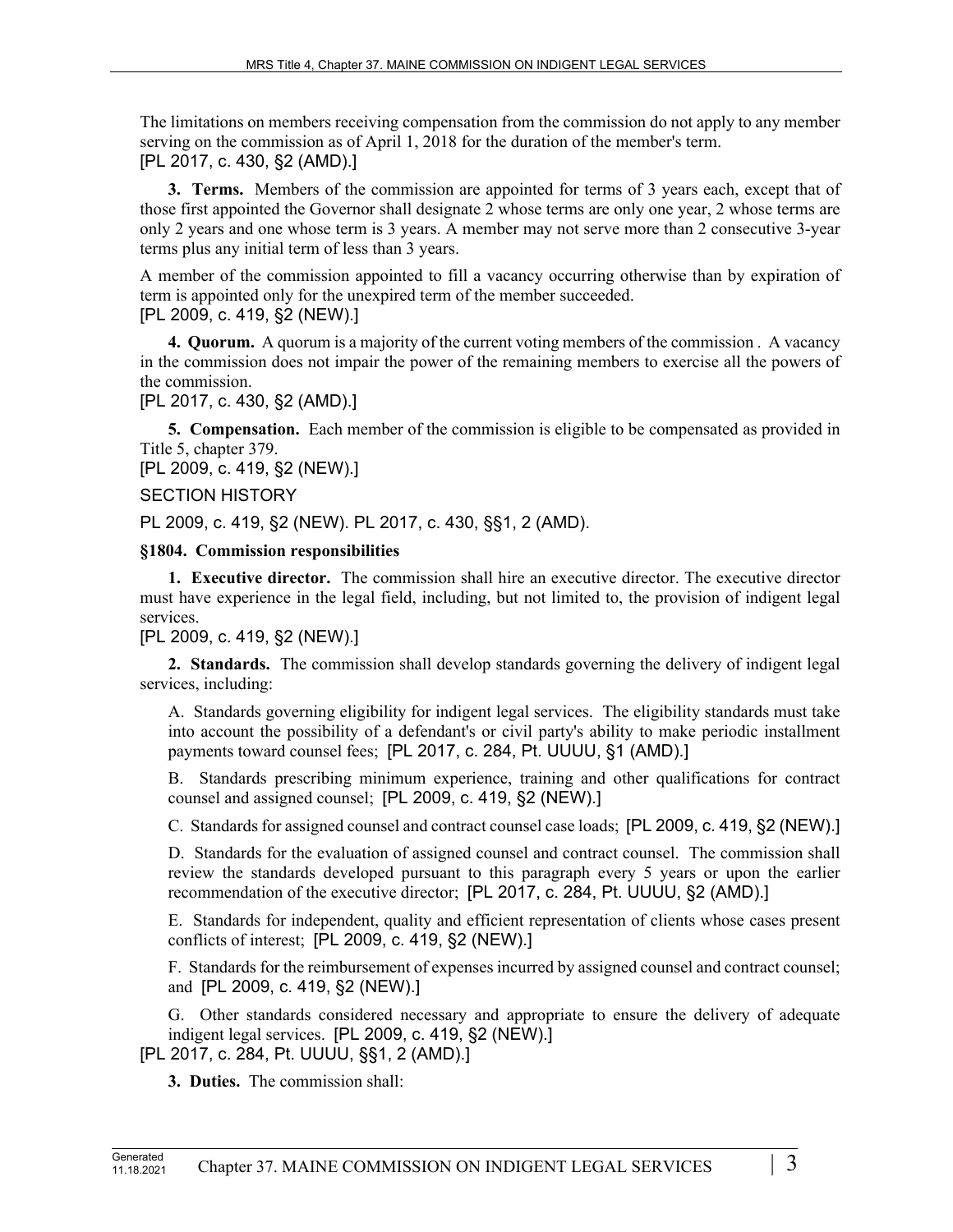A. Develop and maintain a system that may employ attorneys, use appointed private attorneys and contract with individual attorneys or groups of attorneys. The commission shall consider other programs necessary to provide quality and efficient indigent legal services; [PL 2021, c. 481, §1 (AMD).]

B. Develop and maintain an assigned counsel voucher review and payment authorization system that includes disposition information; [PL 2017, c. 284, Pt. UUUU, §3 (AMD).]

C. Establish processes and procedures consistent with commission standards to ensure that office and contract personnel use information technology and case load management systems so that detailed expenditure and case load data are accurately collected, recorded and reported; [PL 2011, c. 420, Pt. C, §1 (AMD).]

D. Develop criminal defense, child protective and involuntary commitment representation training and evaluation programs for attorneys throughout the State to ensure an adequate pool of qualified attorneys; [PL 2009, c. 419, §2 (NEW).]

E. Establish minimum qualifications to ensure that attorneys are qualified and capable of providing quality representation in the case types to which they are assigned, recognizing that quality representation in each of these types of cases requires counsel with experience and specialized training in that field; [PL 2009, c. 419, §2 (NEW).]

F. Establish rates of compensation for assigned counsel; [PL 2009, c. 419, §2 (NEW).]

G. Establish a method for accurately tracking and monitoring case loads of assigned counsel and contract counsel; [PL 2009, c. 419, §2 (NEW).]

H. By January 15th of each year, submit to the Legislature, the Chief Justice of the Supreme Judicial Court and the Governor an annual report on the operation, needs and costs of the indigent legal services system. The report must include:

(1) An evaluation of: contracts; services provided by contract counsel and assigned counsel; any contracted professional services; and cost containment measures; and

(2) An explanation of the relevant law changes to the indigent legal services covered by the commission and the effect of the changes on the quality of representation and costs.

The joint standing committee of the Legislature having jurisdiction over judiciary matters may report out legislation on matters related to the report; [PL 2017, c. 284, Pt. UUUU, §4 (AMD).]

I. Approve and submit a biennial budget request to the Department of Administrative and Financial Services, Bureau of the Budget, including supplemental budget requests as necessary; [PL 2013, c. 159, §11 (AMD).]

J. Develop an administrative review and appeal process for attorneys who are aggrieved by a decision of the executive director, or the executive director's designee, determining:

(1) Whether an attorney meets the minimum eligibility requirements to receive assignments or to receive assignments in specialized case types pursuant to any commission rule setting forth eligibility requirements;

(2) Whether an attorney previously found eligible is no longer eligible to receive assignments or to receive assignments in specialized case types pursuant to any commission rule setting forth eligibility requirements; and

(3) Whether to grant or withhold a waiver of the eligibility requirements set forth in any commission rule.

All decisions of the commission, including decisions on appeals under subparagraphs (1), (2) and (3), constitute final agency action. All decisions of the executive director, or the executive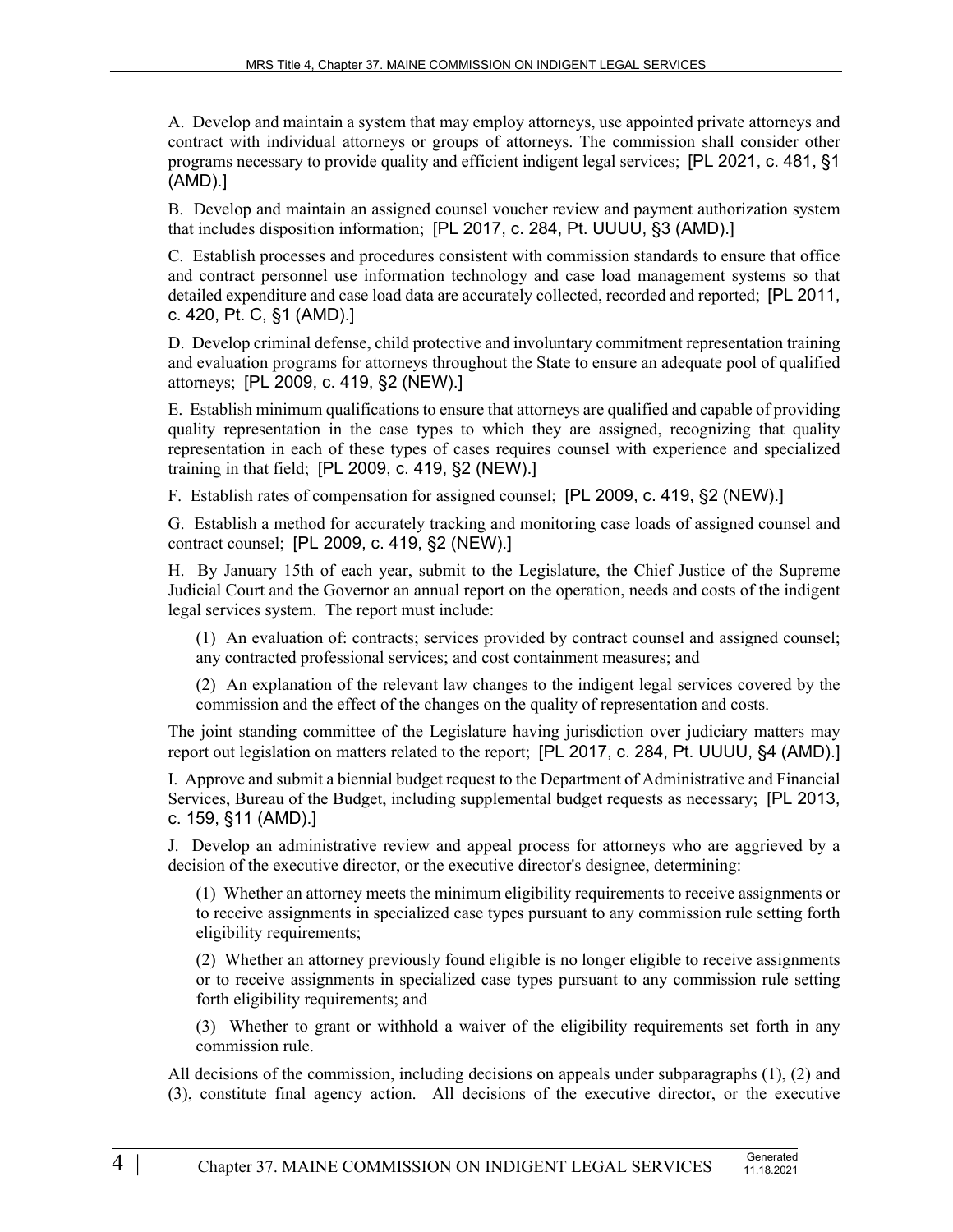director's designee, other than decisions appealable under subparagraphs  $(1)$ ,  $(2)$  and  $(3)$ , constitute final agency action; [PL 2017, c. 284, Pt. UUUU, §5 (AMD).]

K. Pay appellate counsel; [PL 2017, c. 284, Pt. UUUU, §6 (AMD).]

L. Establish processes and procedures to acquire investigative and expert services that may be necessary for a case, including contracting for such services; [PL 2019, c. 427, §3 (AMD).]

M. Establish procedures for handling complaints about the performance of counsel providing indigent legal services; [PL 2021, c. 481, §2 (AMD).]

N. Develop a procedure for approving requests by counsel for authorization to file a petition as described in section 1802, subsection 4, paragraph D; and [PL 2021, c. 481, §3 (AMD).]

O. Establish a system to audit financial requests and payments that includes the authority to recoup payments when necessary. The commission may summon persons and subpoena witnesses and compel their attendance, require production of evidence, administer oaths and examine any person under oath as part of an audit. Any summons or subpoena may be served by registered mail with return receipt. Subpoenas issued under this paragraph may be enforced by the Superior Court. [PL 2021, c. 481, §4 (NEW).]

[PL 2021, c. 481, §§1-4 (AMD).]

**4. Powers.** The commission may:

A. Establish and maintain a principal office and other offices within the State as it considers necessary; [PL 2009, c. 419, §2 (NEW).]

B. Meet and conduct business at any place within the State; [PL 2009, c. 419, §2 (NEW).]

C. Use voluntary and uncompensated services of private individuals and organizations as may from time to time be offered and needed; [PL 2009, c. 419, §2 (NEW).]

D. Adopt rules to carry out the purposes of this chapter. Rules adopted pursuant to this paragraph are routine technical rules as defined in Title 5, chapter 375, subchapter 2‑A, except that rules adopted to establish rates of compensation for assigned counsel and contract counsel under subsection 3, paragraph F are major substantive rules as defined in Title 5, chapter 375, subchapter 2‑A; and [PL 2021, c. 398, Pt. FFF, §1 (AMD); PL 2021, c. 481, §5 (AMD).]

E. Appear in court and before other administrative bodies represented by its own attorneys. [PL 2009, c. 419, §2 (NEW).]

[PL 2021, c. 398, Pt. FFF, §1 (AMD); PL 2021, c. 481, §5 (AMD).]

SECTION HISTORY

PL 2009, c. 419, §2 (NEW). PL 2011, c. 141, §1 (AMD). PL 2011, c. 420, Pt. C, §1 (AMD). PL 2013, c. 159, §§11-13 (AMD). PL 2013, c. 368, Pt. RRR, §1 (AMD). PL 2013, c. 368, Pt. RRR, §4 (AFF). PL 2017, c. 284, Pt. UUUU, §§1-7 (AMD). PL 2019, c. 427, §§3, 4 (AMD). PL 2021, c. 398, Pt. FFF, §1 (AMD). PL 2021, c. 481, §§1-5 (AMD).

# **§1805. Executive director**

The executive director of the commission hired pursuant to section 1804, subsection 1 shall: [PL 2009, c. 419, §2 (NEW).]

**1. Compliance with standards.** Ensure that the provision of indigent legal services complies with all constitutional, statutory and ethical standards; [PL 2009, c. 419, §2 (NEW).]

**2. Development of standards.** Assist the commission in developing standards for the delivery of adequate indigent legal services; [PL 2009, c. 419, §2 (NEW).]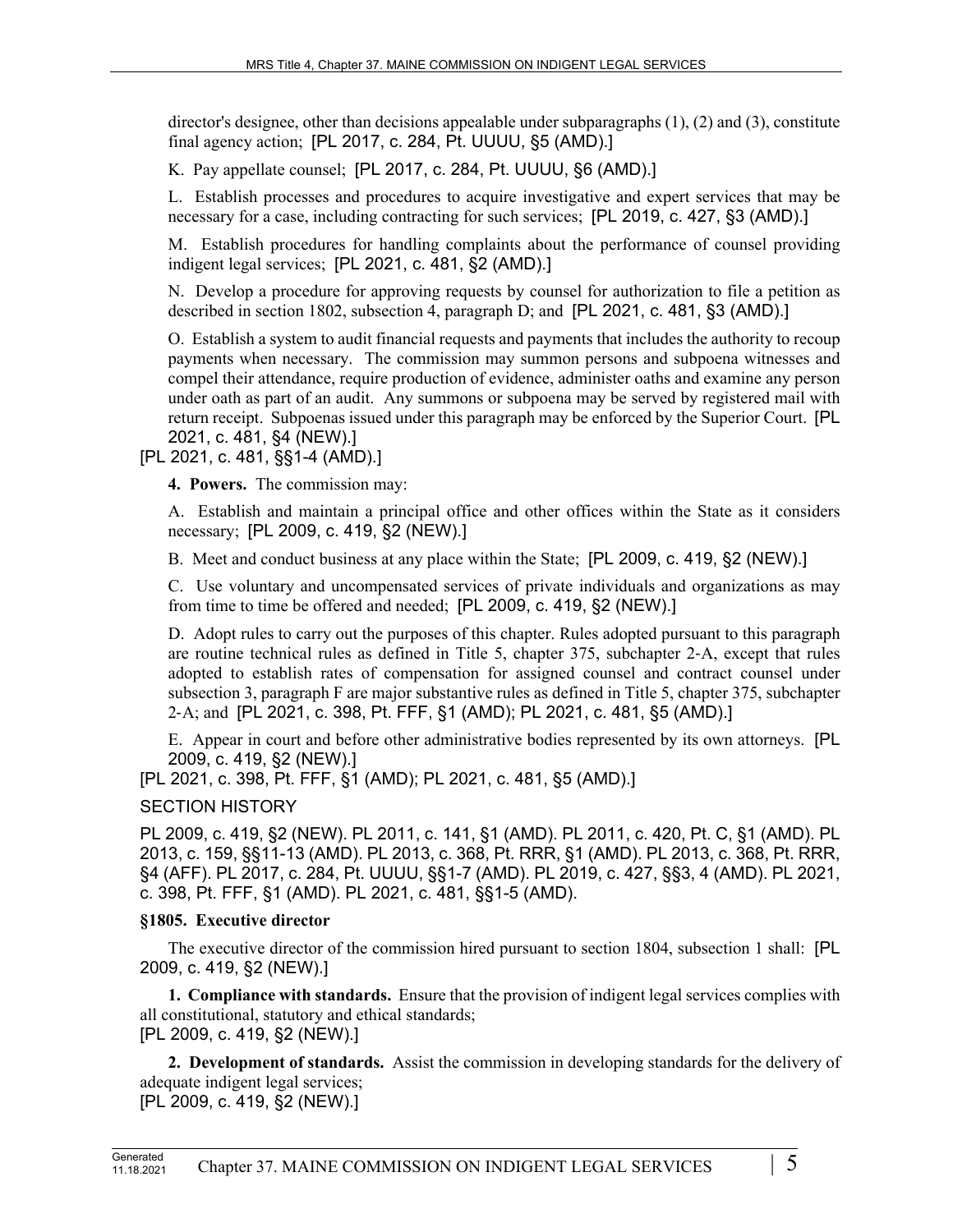**3. Delivery and supervision.** Administer and coordinate delivery of indigent legal services and supervise compliance with commission standards; [PL 2009, c. 419, §2 (NEW).]

**4. Most effective method of delivery.** Recommend to the commission the most effective method of the delivery of indigent legal services in furtherance of the commission's purposes; [PL 2009, c. 419, §2 (NEW).]

**5. Training for counsel.** Conduct regular training programs for counsel providing indigent legal services;

[PL 2009, c. 419, §2 (NEW).]

**6. Personnel.** Subject to policies and procedures established by the commission, hire or contract professional, technical and support personnel, including attorneys, considered reasonably necessary for the efficient delivery of indigent legal services;

[PL 2017, c. 284, Pt. UUUU, §8 (AMD).]

**7. Submissions to commission.** Prepare and submit to the commission:

A. A proposed biennial budget for the provision of indigent legal services, including supplemental budget requests as necessary; [PL 2009, c. 419, §2 (NEW).]

A-1. A monthly report on the amount of revenue collected from counsel fee collections, including counsel expenses recouped each month and for the year to date; [PL 2017, c. 284, Pt. UUUU, §9 (NEW).]

B. An annual report containing pertinent data on the operation, needs and costs of the indigent legal services system; [PL 2017, c. 284, Pt. UUUU, §10 (AMD).]

B-1. A monthly report on the number of cases opened, the number of vouchers submitted, the amount of vouchers paid, the amount of payments to contract counsel, the number of requests for professional services, the amount of payments for professional services and information on any complaints made against assigned or contract counsel; and [PL 2017, c. 475, Pt. A, §2 (AMD).]

C. Any other information as the commission may require; [PL 2009, c. 419, §2 (NEW).] [PL 2017, c. 475, Pt. A, §2 (AMD).]

**8. Develop and implement.** Coordinate the development and implementation of rules, policies, procedures, regulations and standards adopted by the commission to carry out the provisions of this chapter and comply with all applicable laws and standards; [PL 2009, c. 419, §2 (NEW).]

**9. Records.** Maintain proper records of all financial transactions related to the operation of the commission;

[PL 2009, c. 419, §2 (NEW).]

**9-A. Audits; recoupment.** Conduct audits of financial requests and payments and recoup payments when necessary. The executive director may exercise the subpoena power of the commission granted under section 1804, subsection 3, paragraph O;

[PL 2021, c. 481, §6 (NEW).]

**10. Other funds.** Apply for and accept on behalf of the commission funds that may become available from any source, including government, nonprofit or private grants, gifts or bequests. These non-General Fund funds do not lapse at the end of the fiscal year but must be carried forward to be used for the purpose originally intended;

[PL 2017, c. 284, Pt. UUUU, §12 (AMD).]

**10-A. Reimbursement of expenses.** Administer and improve reimbursement of expenses incurred by assigned counsel and contract counsel as described in section 1805‑A;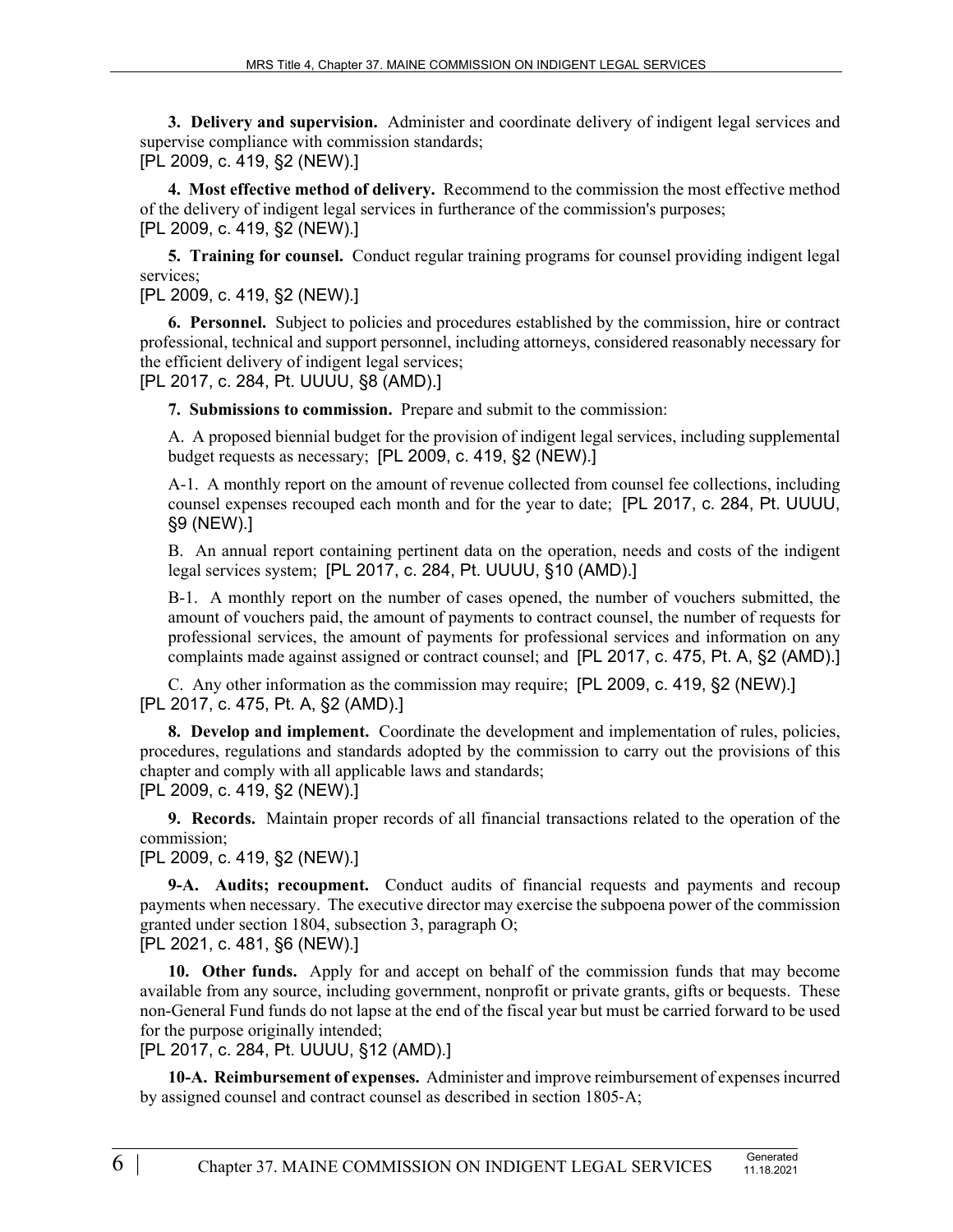## [PL 2017, c. 284, Pt. UUUU, §13 (NEW).]

**11. Meetings of commission.** Attend all commission meetings, except those meetings or portions of the meetings that address the question of appointment or removal of the executive director; and [PL 2009, c. 419, §2 (NEW).]

**12. Other assigned duties.** Perform other duties as the commission may assign. [PL 2009, c. 419, §2 (NEW).]

### SECTION HISTORY

PL 2009, c. 419, §2 (NEW). PL 2017, c. 284, Pt. UUUU, §§8-13 (AMD). PL 2017, c. 475, Pt. A, §2 (AMD). PL 2021, c. 481, §6 (AMD).

### **§1805-A. Indigency determinations; redeterminations; verifications; collections**

**1. Duties.** The executive director shall administer and improve reimbursement of expenses incurred by assigned counsel and contract counsel by:

A. Establishing procedures to ensure that the eligibility of defendants and civil parties is verified and reviewed randomly and when circumstances have changed, information has changed, additional information is provided or as otherwise needed; [PL 2017, c. 284, Pt. UUUU, §14 (NEW).]

B. Petitioning the court to reassess the indigency of a defendant or civil party if the executive director determines that indigency should be reassessed; [PL 2017, c. 284, Pt. UUUU, §14 (NEW).]

C. Providing to the commission recommendations to improve reimbursement of expenses; [PL 2017, c. 284, Pt. UUUU, §14 (NEW).]

D. Requiring that the amount of time spent on each case by assigned counsel or contract counsel is recorded separately for each case; and [PL 2017, c. 284, Pt. UUUU, §14 (NEW).]

E. Receiving from the courts collections for the costs of representation from defendants or civil parties who are found to be partially indigent or who have otherwise been determined to be able to reimburse the commission for expenses incurred by assigned counsel or contract counsel. [PL 2017, c. 284, Pt. UUUU, §14 (NEW).]

[PL 2017, c. 284, Pt. UUUU, §14 (NEW).]

**2. Determination of defendant's or civil party's eligibility.** The executive director shall provide the court having jurisdiction over a proceeding information used to determine indigency for guidance to the court in determining a defendant's or civil party's financial ability to obtain private counsel. [PL 2017, c. 284, Pt. UUUU, §14 (NEW).]

**3. Partial indigency and reimbursement.** This subsection applies to partial indigency and reimbursement of expenses incurred by assigned counsel or contract counsel.

A. If the court determines that a defendant or civil party is unable to pay to obtain private counsel but is able to contribute to payment of assigned counsel or contract counsel, the court shall order the defendant or civil party to make installment payments up to the full cost of representation or to pay a fixed contribution. The court shall remit payments received to the commission. [PL 2017, c. 284, Pt. UUUU, §14 (NEW).]

B. A defendant or civil party may not be required to pay for legal services in an amount greater than the expenses actually incurred. [PL 2017, c. 284, Pt. UUUU, §14 (NEW).]

C. Upon petition of a defendant or civil party who is incarcerated, the court may suspend an order for reimbursement issued pursuant to this subsection until the time of the defendant's or civil party's release. [PL 2017, c. 284, Pt. UUUU, §14 (NEW).]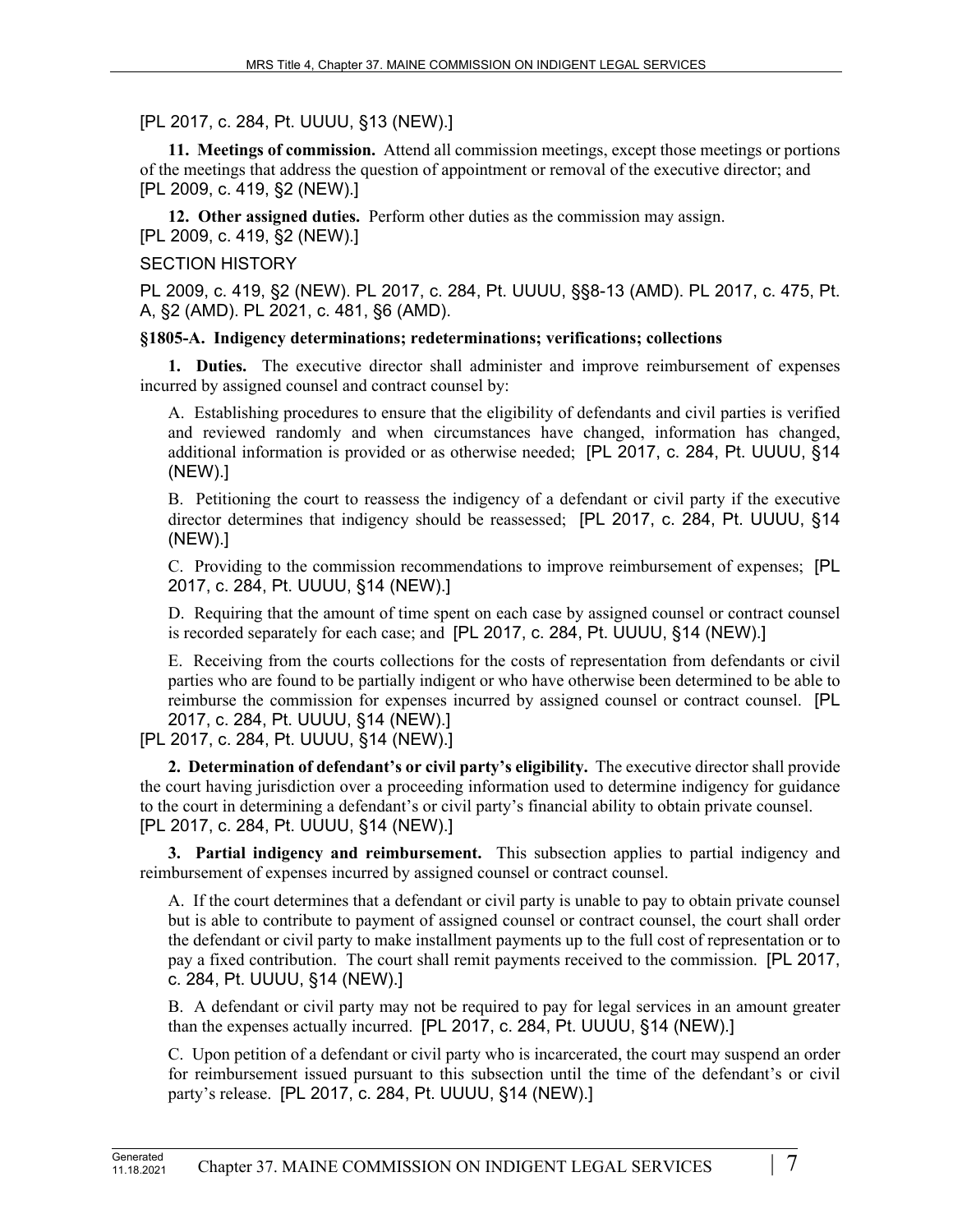D. The executive director may enter into contracts to secure the reimbursement of fees and expenses paid by the commission as provided for in this section. [PL 2017, c. 284, Pt. UUUU, §14 (NEW).]

[PL 2017, c. 284, Pt. UUUU, §14 (NEW).]

SECTION HISTORY

PL 2017, c. 284, Pt. UUUU, §14 (NEW).

### **§1806. Information not public record**

Disclosure of information and records in the possession of the commission is governed by this section. [PL 2011, c. 260, §1 (NEW).]

**1. Definitions.** As used in this section, unless the context otherwise indicates, the following terms have the following meanings.

A. "Individual client information" means name, date of birth, social security number, gender, ethnicity, home address, home telephone number, home facsimile number, home e-mail address, personal cellular telephone number, personal pager number and any information protected under the attorney-client relationship. [PL 2011, c. 260, §1 (NEW).]

B. "Personal contact information" means home address, home telephone number, home facsimile number, home e-mail address, personal cellular telephone number, personal pager number, date of birth and social security number. [PL 2011, c. 260, §1 (NEW).]

C. "Request for funds for expert or investigative assistance" means a request submitted to the commission by an indigent party or by an attorney on behalf of an indigent client seeking authorization to expend funds for expert or investigative assistance, which includes, but is not limited to, the assistance of a private investigator, interpreter or translator, psychiatrist, psychologist or other mental health expert, medical expert and scientific expert. [PL 2011, c. 260, §1 (NEW).]

D. "Case information" means:

(1) The court in which a case is brought;

(2) Any criminal charges or juvenile crime charges and the type, but not the contents, of any petition giving rise to a case;

(3) The docket number;

(4) The identity of assigned counsel and the date of assignment;

(5) The withdrawal of assigned counsel and the date of withdrawal; and

(6) Any order for reimbursement of assigned counsel fees. [PL 2011, c. 547, §1 (NEW).] [PL 2011, c. 547, §1 (AMD).]

**2. Confidential information.** The following information and records in the possession of the commission are not open to public inspection and do not constitute public records as defined in Title 1, section 402, subsection 3.

A. Individual client information that is submitted by a commission-rostered attorney or a court is confidential, except that the names of criminal defendants and the names of juvenile defendants charged with offenses that if committed by an adult would constitute murder or a Class A, Class B or Class C crime are not confidential. [PL 2011, c. 260, §1 (NEW).]

B. Information subject to the lawyer-client privilege set forth in the Maine Rules of Evidence, Rule 502 or that constitutes a confidence or secret under the Maine Rules of Professional Conduct, Rule 1.6 is confidential. [PL 2011, c. 260, §1 (NEW).]